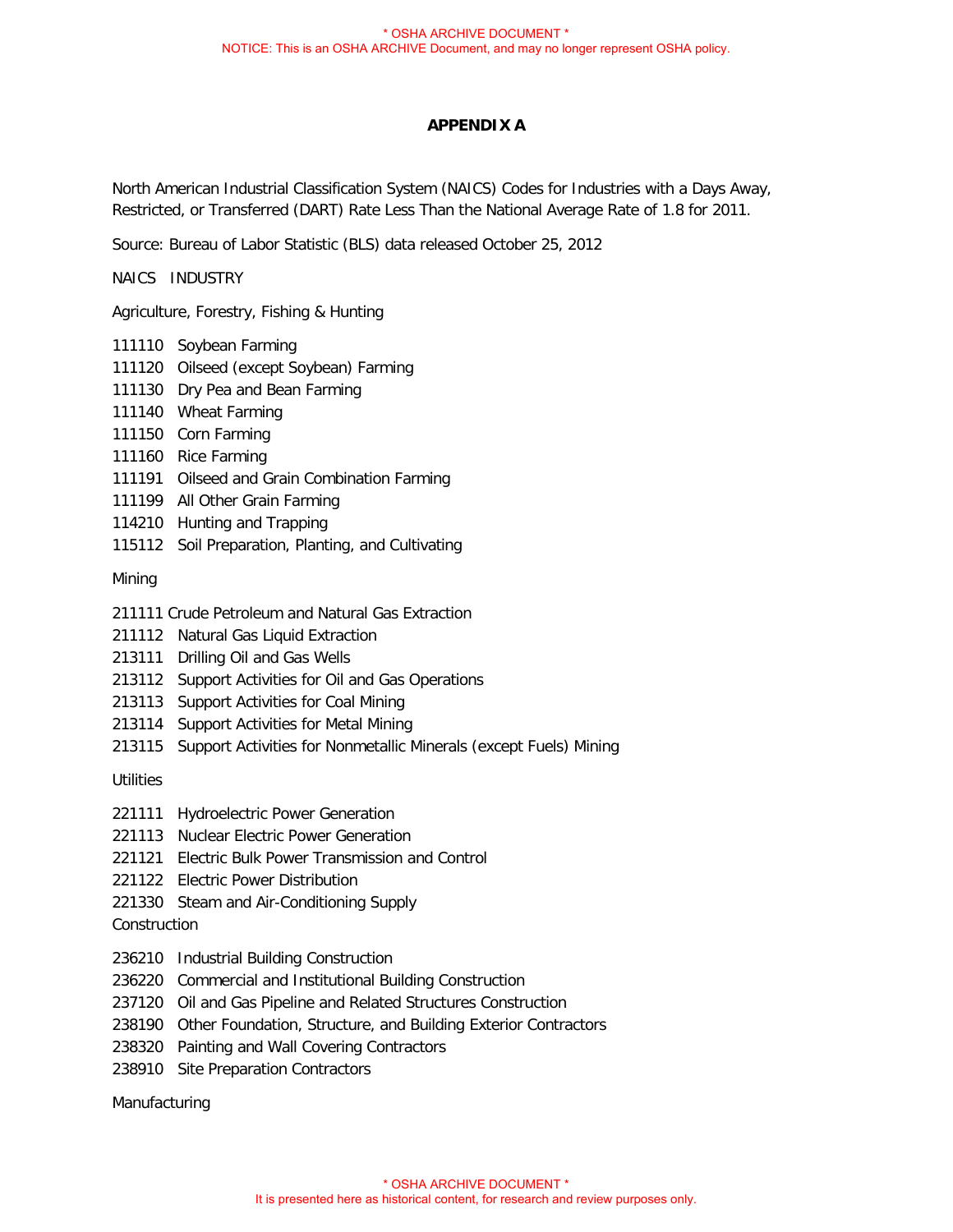311211 Flour Milling 311221 Wet Corn Milling 311222 Soybean Processing 311223 Other Oilseed Processing 311230 Breakfast Cereal Manufacturing 311811 Retail Bakeries 311930 Flavoring Syrup and Concentrate Manufacturing 312120 Breweries 312140 Distilleries 312221 Cigarette Manufacturing 313111 Yarn Spinning Mills 313112 Yarn Texturizing, Throwing, and Twisting Mills 313249 Other Knit Fabric and Lace Mills 313312 Textile and Fabric Finishing (except Broadwoven Fabric) Mills 314110 Carpet and Rug Mills 314121 Curtain and Drapery Mills 315111 Sheer Hosiery Mills 315119 Other Hosiery and Sock Mills 315191 Outerwear Knitting Mills 315192 Underwear and Nightwear Knitting Mills 315211 Men's and Boys' Cut and Sew Apparel Contractors 315212 Women's, Girls', and Infants' Cut and Sew Apparel Contractors 315221 Men's and Boys' Cut and Sew Underwear and Nightwear Manufacturing 315222 Men's and Boys' Cut and Sew Suit, Coat, and Overcoat Manufacturing 315223 Men's and Boys' Cut and Sew Shirt (except Work Shirt) Manufacturing 315224 Men's and Boys' Cut and Sew Trouser, Slack, and Jean Manufacturing 315228 Men's and Boys' Cut and Sew Other Outerwear Manufacturing 315231 Women's and Girls' Cut and Sew Lingerie, Loungewear, and Nightwear Manufacturing 315232 Women's and Girls' Cut and Sew Blouse and Shirt Manufacturing 315233 Women's and Girls' Cut and Sew Dress Manufacturing 315234 Women's and Girls' Cut and Sew Suit, Coat, Tailored Jacket, and Skirt Manufacturing 315239 Women's and Girls' Cut and Sew Other Outerwear Manufacturing 315291 Infants' Cut and Sew Apparel Manufacturing 315292 Fur and Leather Apparel Manufacturing 315299 All Other Cut and Sew Apparel Manufacturing 315991 Hat, Cap, and Millinery Manufacturing 315992 Glove and Mitten Manufacturing 315993 Men's and Boys' Neckwear Manufacturing 315999 Other Apparel Accessories and Other Apparel Manufacturing 316993 Personal Leather Good (except Women's Handbag and Purse) Manufacturing 321219 Reconstituted Wood Product Manufacturing 322110 Pulp Mills 322121 Paper (except Newsprint) Mills 322122 Newsprint Mills 322130 Paperboard Mills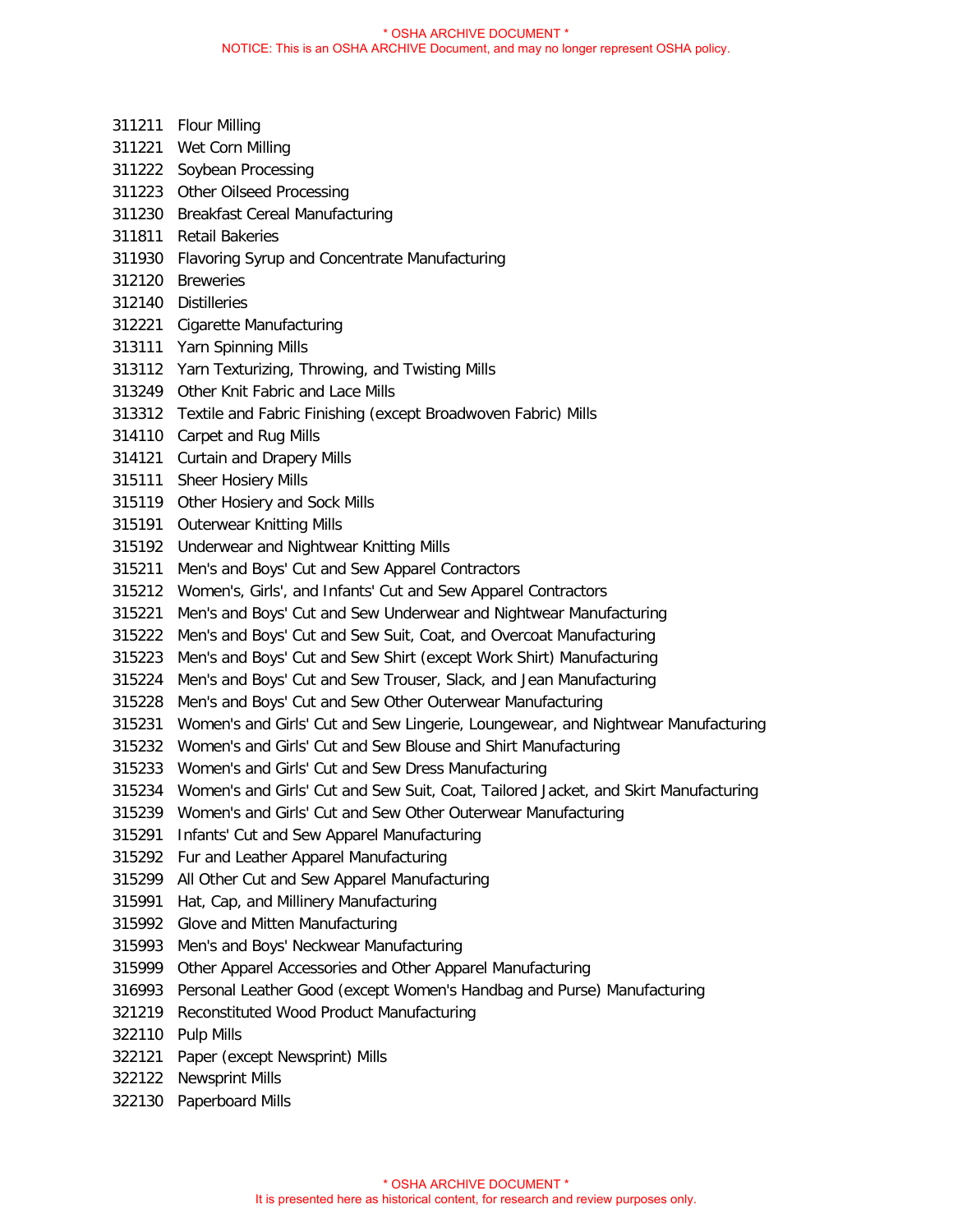- 322214 Fiber Can, Tube, Drum, and Similar Products Manufacturing
- 322291 Sanitary Paper Product Manufacturing
- 323111 Commercial Gravure Printing
- 323113 Commercial Screen Printing
- 323114 Quick Printing
- 323115 Digital Printing
- 323116 Manifold Business Forms Printing
- 323118 Blankbook, Looseleaf Binders, and Devices Manufacturing
- 323121 Tradebinding and Related Work
- 323122 Prepress Services
- 324110 Petroleum Refineries
- 324121 Asphalt Paving Mixture and Block Manufacturing
- 324122 Asphalt Shingle and Coating Materials Manufacturing
- 325110 Petrochemical Manufacturing
- 325120 Industrial Gas Manufacturing
- 325131 Inorganic Dye and Pigment Manufacturing
- 325181 Alkalies and Chlorine Manufacturing
- 325191 Gum and Wood Chemical Manufacturing
- 325192 Cyclic Crude and Intermediate Manufacturing
- 325193 Ethyl Alcohol Manufacturing
- 325199 All Other Basic Organic Chemical Manufacturing
- 325221 Cellulosic Organic Fiber Manufacturing
- 325222 Noncellulosic Organic Fiber Manufacturing
- 325311 Nitrogenous Fertilizer Manufacturing
- 325312 Phosphatic Fertilizer Manufacturing
- 325320 Pesticide and Other Agricultural Chemical Manufacturing
- 325412 Pharmaceutical Preparation Manufacturing
- 325413 In-Vitro Diagnostic Substance Manufacturing
- 325414 Biological Product (except Diagnostic) Manufacturing
- 325510 Paint and Coating Manufacturing
- 325520 Adhesive Manufacturing
- 325611 Soap and Other Detergent Manufacturing
- 325613 Surface Active Agent Manufacturing
- 325620 Toilet Preparation Manufacturing
- 325992 Photographic Film, Paper, Plate, and Chemical Manufacturing
- 326160 Plastics Bottle Manufacturing
- 327111 Vitreous China Plumbing Fixture and China and Earthenware Bathroom Accessories
- Manufacturing
- 327420 Gypsum Product Manufacturing
- 327993 Mineral Wool Manufacturing
- 331111 Iron and Steel Mills
- 331315 Aluminum Sheet, Plate, and Foil Manufacturing
- 332211 Cutlery and Flatware (except Precious) Manufacturing
- 332431 Metal Can Manufacturing
- 332911 Industrial Valve Manufacturing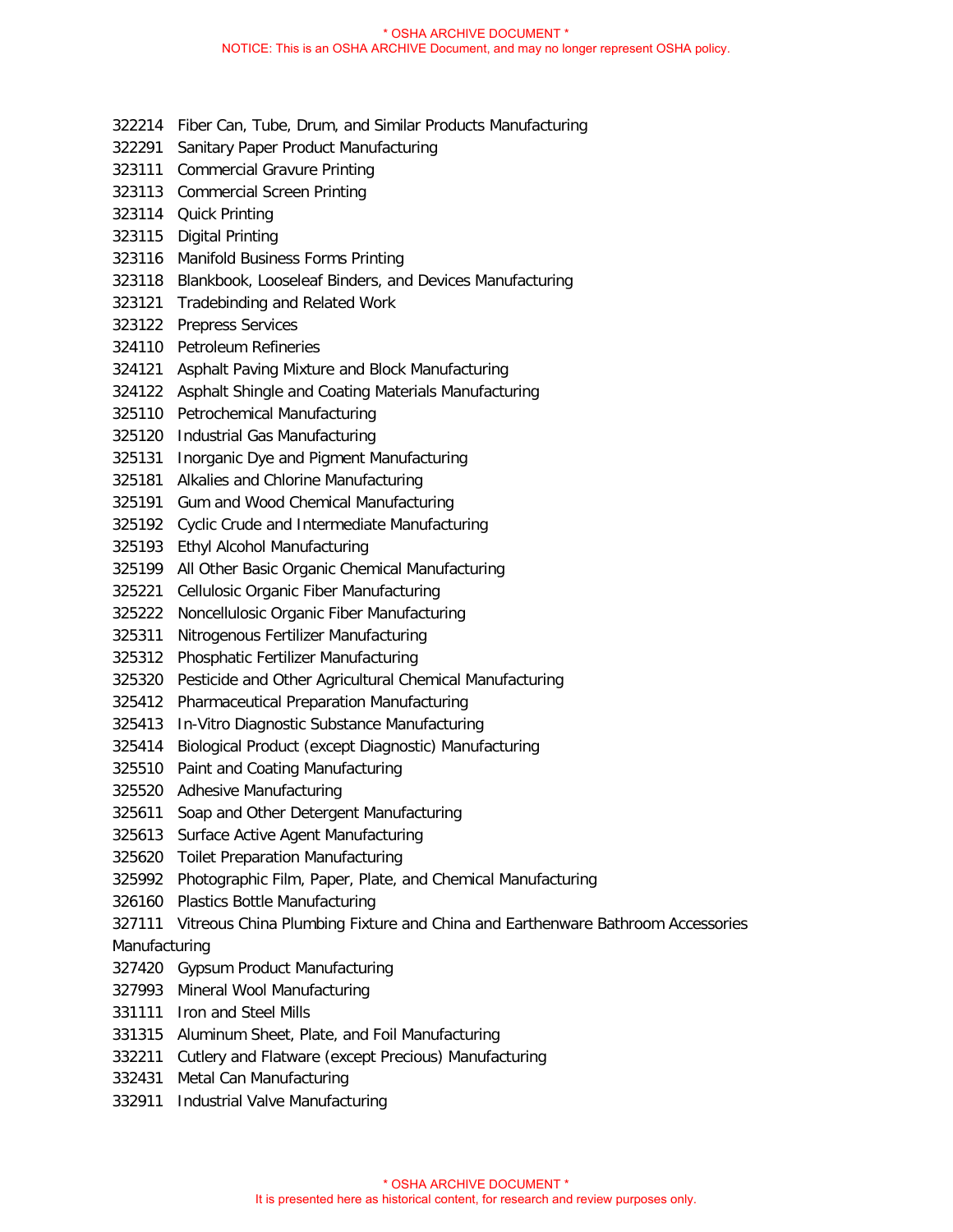- 332913 Plumbing Fixture Fitting and Trim Manufacturing
- 332919 Other Metal Valve and Pipe Fitting Manufacturing
- 332993 Ammunition (except Small Arms) Manufacturing
- 333132 Oil and Gas Field Machinery and Equipment Manufacturing
- 333291 Paper Industry Machinery Manufacturing
- 333292 Textile Machinery Manufacturing
- 333295 Semiconductor Machinery Manufacturing
- 333298 All Other Industrial Machinery Manufacturing
- 333311 Automatic Vending Machine Manufacturing
- 333313 Office Machinery Manufacturing
- 333314 Optical Instrument and Lens Manufacturing
- 333315 Photographic and Photocopying Equipment Manufacturing
- 333518 Other Metalworking Machinery Manufacturing
- 333618 Other Engine Equipment Manufacturing
- 333991 Power-Driven Handtool Manufacturing
- 333994 Industrial Process Furnace and Oven Manufacturing
- 333996 Fluid Power Pump and Motor Manufacturing
- 333997 Scale and Balance Manufacturing
- 333999 All Other Miscellaneous General Purpose Machinery Manufacturing
- 334111 Electronic Computer Manufacturing
- 334112 Computer Storage Device Manufacturing
- 334113 Computer Terminal Manufacturing
- 334119 Other Computer Peripheral Equipment Manufacturing
- 334210 Telephone Apparatus Manufacturing
- 334220 Radio and Television Broadcasting and Wireless Communications Equipment Manufacturing
- 334290 Other Communications Equipment Manufacturing
- 334310 Audio and Video Equipment Manufacturing
- 334411 Electron Tube Manufacturing
- 334412 Bare Printed Circuit Board Manufacturing
- 334413 Semiconductor and Related Device Manufacturing
- 334414 Electronic Capacitor Manufacturing
- 334415 Electronic Resistor Manufacturing
- 334417 Electronic Connector Manufacturing
- 334418 Printed Circuit Assembly (Electronic Assembly) Manufacturing
- 334419 Other Electronic Component Manufacturing
- 334511 Search, Detection, Navigation, Guidance, Aeronautical, and Nautical System and Instrument Manufacturing
- 334512 Automatic Environmental Control Manufacturing for Residential, Commercial, and Appliance Use
- 334513 Instruments and Related Products Manufacturing for Measuring, Displaying, and Controlling Industrial Process Variables
- 334514 Totalizing Fluid Meter and Counting Device Manufacturing
- 334515 Instrument Manufacturing for Measuring and Testing Electricity and Electrical Signals
- 334516 Analytical Laboratory Instrument Manufacturing
- 334517 Irradiation Apparatus Manufacturing
- 334518 Watch, Clock, and Part Manufacturing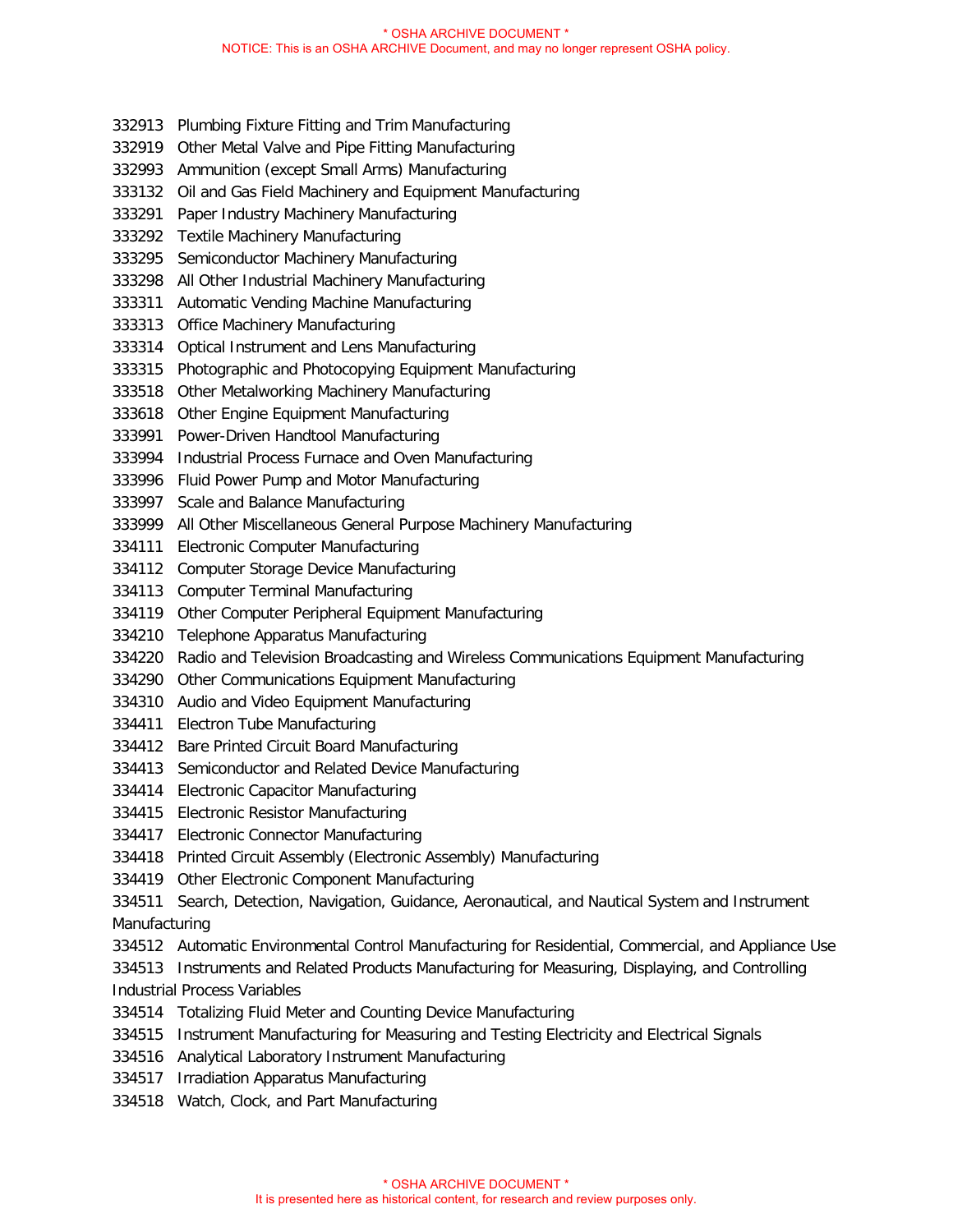- 334519 Other Measuring and Controlling Device Manufacturing
- 334611 Software Reproducing
- 334613 Magnetic and Optical Recording Media Manufacturing
- 335129 Other Lighting Equipment Manufacturing
- 335221 Household Cooking Appliance Manufacturing
- 335222 Household Refrigerator and Home Freezer Manufacturing
- 335224 Household Laundry Equipment Manufacturing
- 335313 Switchgear and Switchboard Apparatus Manufacturing
- 335314 Relay and Industrial Control Manufacturing
- 335921 Fiber Optic Cable Manufacturing
- 335929 Other Communication and Energy Wire Manufacturing
- 335931 Current-Carrying Wiring Device Manufacturing
- 335932 Noncurrent-Carrying Wiring Device Manufacturing
- 335999 All Other Miscellaneous Electrical Equipment and Component Manufacturing
- 336412 Aircraft Engine and Engine Parts Manufacturing
- 336414 Guided Missile and Space Vehicle Manufacturing
- 336415 Guided Missile and Space Vehicle Propulsion Unit and Propulsion Unit Parts Manufacturing
- 336419 Other Guided Missile and Space Vehicle Parts and Auxiliary Equipment

# Manufacturing

- 339112 Surgical and Medical Instrument Manufacturing
- 339113 Surgical Appliance and Supplies Manufacturing
- 339114 Dental Equipment and Supplies Manufacturing
- 339115 Ophthalmic Goods Manufacturing
- 339116 Dental Laboratories
- 339911 Jewelry (except Costume) Manufacturing
- 339912 Silverware and Hollowware Manufacturing
- 339913 Jewelers' Material and Lapidary Work Manufacturing
- 339914 Costume Jewelry and Novelty Manufacturing
- 339941 Pen and Mechanical Pencil Manufacturing

Wholesale Trade

- 423210 Furniture Merchant Wholesalers
- 423220 Home Furnishing Merchant Wholesalers
- 423410 Photographic Equipment and Supplies Merchant Wholesalers
- 423420 Office Equipment Merchant Wholesalers
- 423430 Computer and Computer Peripheral Equipment and Software Merchant
- 423440 Other Commercial Equipment Merchant Wholesalers
- 423450 Medical, Dental, and Hospital Equipment and Supplies Merchant Wholesalers
- 423460 Ophthalmic Goods Merchant Wholesalers
- 423490 Other Professional Equipment and Supplies Merchant Wholesalers
- 423610 Electrical Apparatus and Equipment, Wiring Supplies, and Related Equipment Merchant **Wholesalers**
- 423620 Electrical and Electronic Appliance, Television, and Radio Set Merchant Wholesalers
- 423690 Other Electronic Parts and Equipment Merchant Wholesalers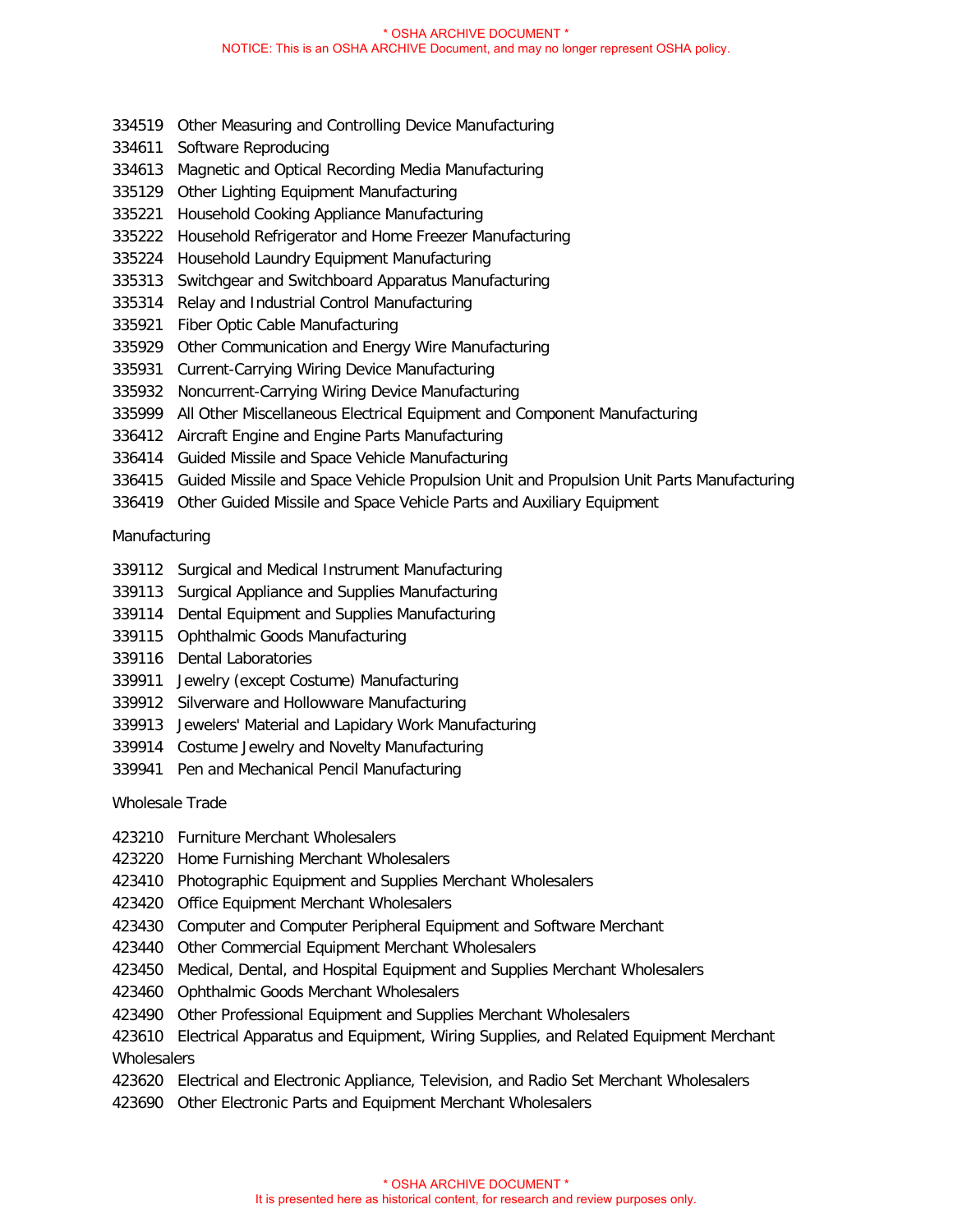- 423710 Hardware Merchant Wholesalers
- 423720 Plumbing and Heating Equipment and Supplies (Hydronics) Merchant Wholesalers
- 423730 Warm Air Heating and Air-Conditioning Equipment and Supplies Merchant Wholesalers
- 423740 Refrigeration Equipment and Supplies Merchant Wholesalers
- 423810 Construction and Mining (except Oil Well) Machinery and Equipment Merchant

# **Wholesalers**

- 423820 Farm and Garden Machinery and Equipment Merchant Wholesalers
- 423830 Industrial Machinery and Equipment Merchant Wholesalers
- 423840 Industrial Supplies Merchant Wholesalers
- 423850 Service Establishment Equipment and Supplies Merchant Wholesalers
- 423860 Transportation Equipment and Supplies (except Motor Vehicle) Merchant Wholesalers
- 423920 Toy and Hobby Goods and Supplies Merchant Wholesalers
- 423940 Jewelry, Watch, Precious Stone, and Precious Metal Merchant Wholesalers
- 423990 Other Miscellaneous Durable Goods Merchant Wholesalers
- 424110 Printing and Writing Paper Merchant Wholesalers
- 424120 Stationery and Office Supplies Merchant Wholesalers
- 424130 Industrial and Personal Service Paper Merchant Wholesalers
- 424210 Drugs and Druggists' Sundries Merchant Wholesalers
- 424310 Piece Goods, Notions, and Other Dry Goods Merchant Wholesalers
- 424320 Men's and Boys' Clothing and Furnishings Merchant Wholesalers
- 424330 Women's, Children's, and Infants' Clothing and Accessories Merchant Wholesalers
- 424340 Footwear Merchant Wholesalers
- 424610 Plastics Materials and Basic Forms and Shapes Merchant Wholesalers
- 424690 Other Chemical and Allied Products Merchant Wholesalers
- 424710 Petroleum Bulk Stations and Terminals
- 424720 Petroleum and Petroleum Products Merchant Wholesalers (except Bulk Stations and Terminals)
- 425110 Business to Business Electronic Markets
- 425120 Wholesale Trade Agents and Brokers

# Retail Trade

- 441110 New Car Dealers
- 441120 Used Car Dealers
- 441210 Recreational Vehicle Dealers
- 441221 Motorcycle, ATV, and Personal Watercraft Dealers
- 441222 Boat Dealers
- 441229 All Other Motor Vehicle Dealers
- 442210 Floor Covering Stores
- 443111 Household Appliance Stores
- 443112 Radio, Television, and Other Electronics Stores
- 443120 Computer and Software Stores
- 443130 Camera and Photographic Supplies Stores
- 444120 Paint and Wallpaper Stores
- 444130 Hardware Stores
- 444210 Outdoor Power Equipment Stores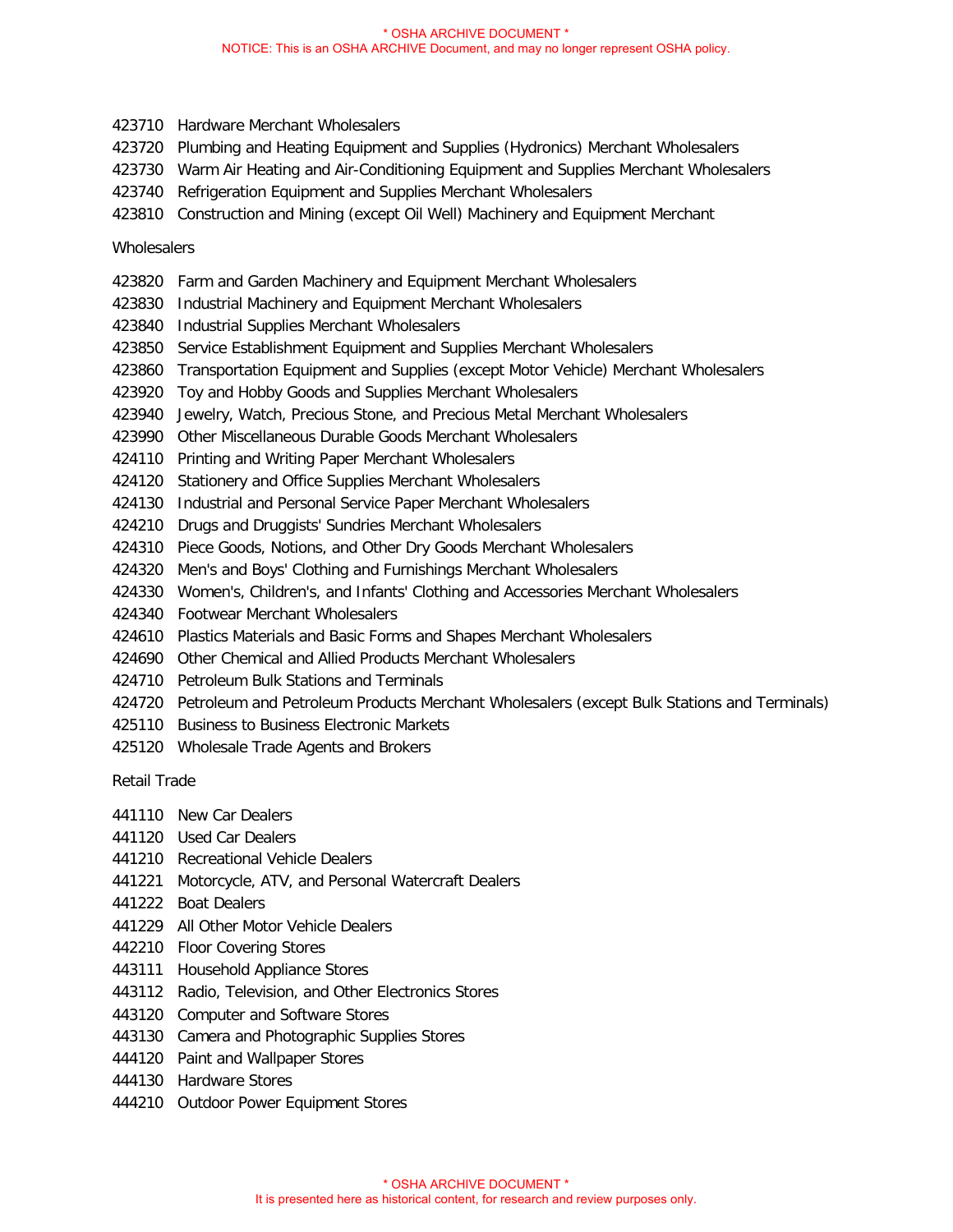- 445120 Convenience Stores
- 445220 Fish and Seafood Markets
- 445230 Fruit and Vegetable Markets
- 445291 Baked Goods Stores
- 445292 Confectionery and Nut Stores
- 445299 All Other Specialty Food Stores
- 445310 Beer, Wine, and Liquor Stores
- 446110 Pharmacies and Drug Stores
- 446120 Cosmetics, Beauty Supplies, and Perfume Stores
- 446130 Optical Goods Stores
- 446191 Food (Health) Supplement Stores
- 446199 All Other Health and Personal Care Stores
- 447110 Gasoline Stations with Convenience Stores
- 447190 Other Gasoline Stations
- 448120 Women's Clothing Stores
- 448130 Children's and Infants' Clothing Stores
- 448140 Family Clothing Stores
- 448150 Clothing Accessories Stores
- 448190 Other Clothing Stores
- 448210 Shoe Stores
- 448310 Jewelry Stores
- 448320 Luggage and Leather Goods Stores
- 451110 Sporting Goods Stores
- 451120 Hobby, Toy, and Game Stores
- 451130 Sewing, Needlework, and Piece Goods Stores
- 451140 Musical Instrument and Supplies Stores
- 451211 Book Stores
- 451212 News Dealers and Newsstands
- 451220 Prerecorded Tape, Compact Disc, and Record Stores
- 453110 Florists
- 453210 Office Supplies and Stationery Stores
- 453220 Gift, Novelty, and Souvenir Stores
- 453991 Tobacco Stores
- 453998 All Other Miscellaneous Store Retailers (except Tobacco Stores)
- 454111 Electronic Shopping
- 454112 Electronic Auctions
- 454113 Mail-Order Houses
- 454390 Other Direct Selling Establishments

Transportation and Warehousing

- 481112 Scheduled Freight Air Transportation
- 481211 Nonscheduled Chartered Passenger Air Transportation
- 481212 Nonscheduled Chartered Freight Air Transportation
- 481219 Other Nonscheduled Air Transportation
- 482111 Line-Haul Railroads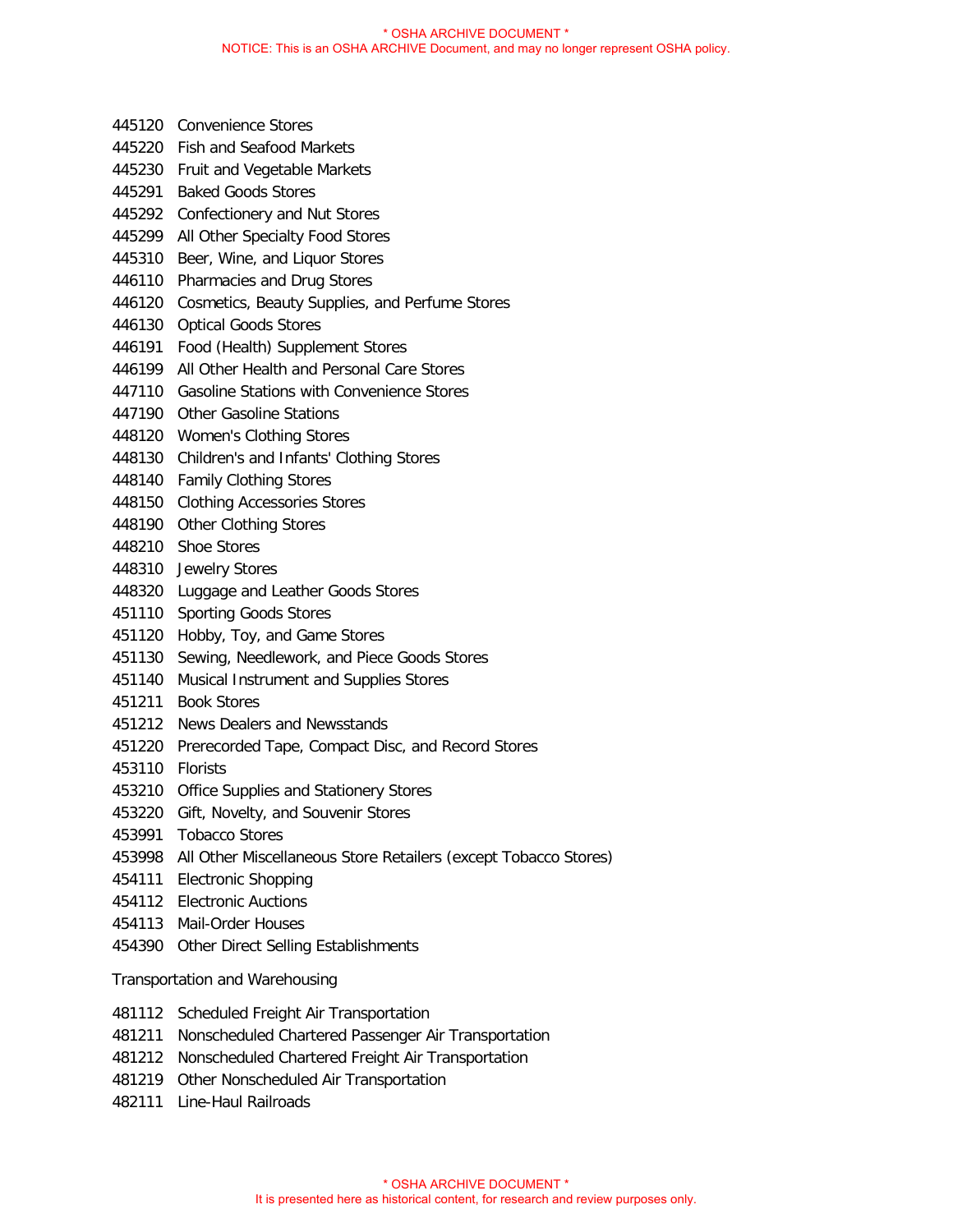- 482112 Short Line Railroads
- 483111 Deep Sea Freight Transportation
- 483112 Deep Sea Passenger Transportation
- 483114 Coastal and Great Lakes Passenger Transportation
- 483211 Inland Water Freight Transportation
- 483212 Inland Water Passenger Transportation
- 485320 Limousine Service
- 486110 Pipeline Transportation of Crude Oil
- 486210 Pipeline Transportation of Natural Gas
- 486910 Pipeline Transportation of Refined Petroleum Products
- 486990 All Other Pipeline Transportation
- 488490 Other Support Activities for Road Transportation
- 488510 Freight Transportation Arrangement

#### Information

- 511110 Newspaper Publishers
- 511120 Periodical Publishers
- 511130 Book Publishers
- 511140 Directory and Mailing List Publishers
- 511191 Greeting Card Publishers
- 511199 All Other Publishers
- 511210 Software Publishers
- 512110 Motion Picture and Video Production
- 512120 Motion Picture and Video Distribution
- 512131 Motion Picture Theaters (except Drive-Ins)
- 512132 Drive-In Motion Picture Theaters
- 512191 Teleproduction and Other Postproduction Services
- 512199 Other Motion Picture and Video Industries
- 512210 Record Production
- 512220 Integrated Record Production/Distribution
- 512230 Music Publishers
- 512240 Sound Recording Studios
- 512290 Other Sound Recording Industries
- 515111 Radio Networks
- 515112 Radio Stations
- 515120 Television Broadcasting
- 517110 Wired Telecommunications Carriers
- 517210 Wireless Telecommunications Carriers (except Satellite)
- 517410 Satellite Telecommunications
- 517911 Telecommunications Resellers
- 517919 All Other Telecommunications
- 518210 Data Processing, Hosting, and Related Services
- 519110 News Syndicates
- 519120 Libraries and Archives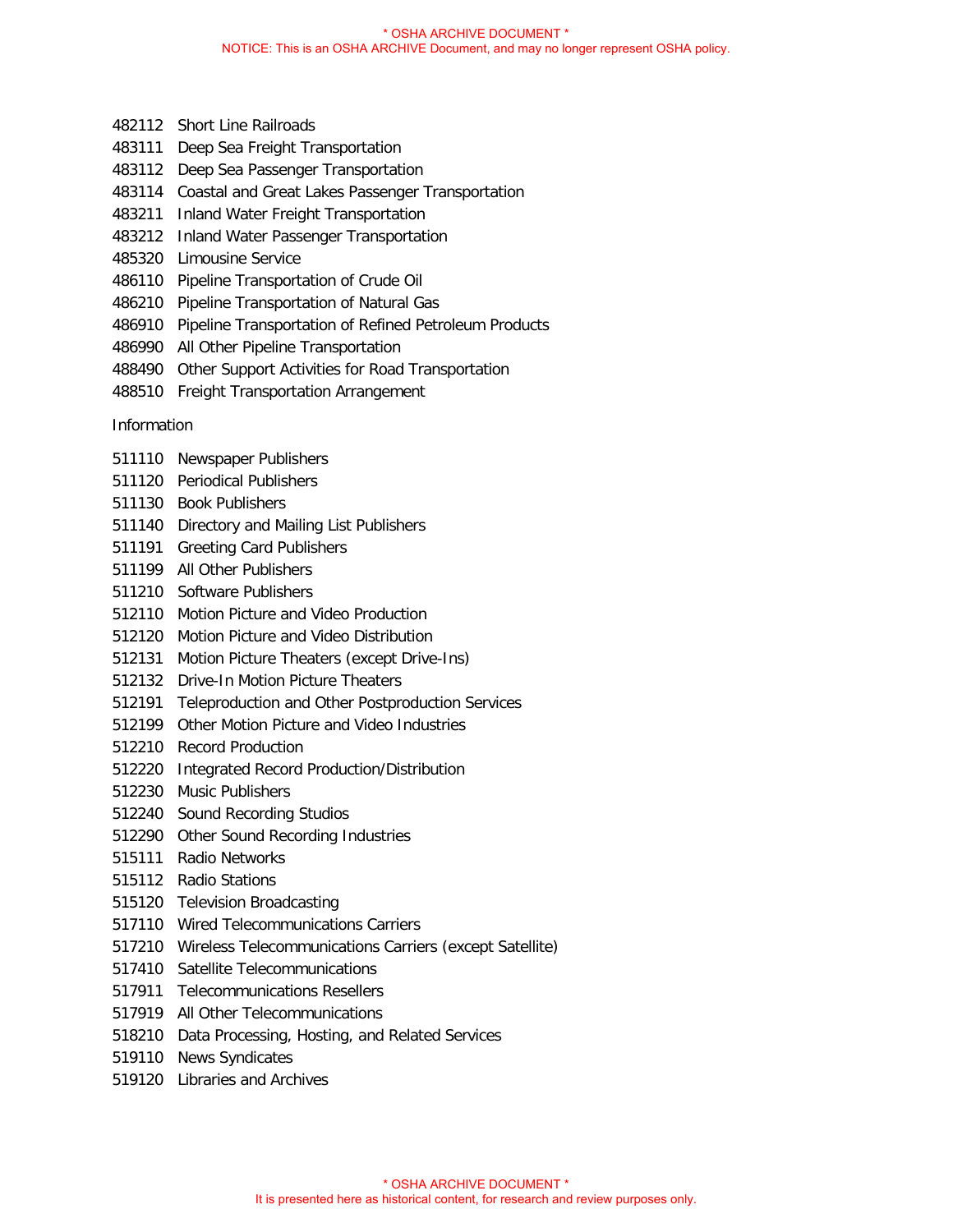- 519130 Internet Publishing and Broadcasting and Web Search Portals
- 519190 All Other Information Services

Finance and Insurance

- 521110 Monetary Authorities-Central Bank
- 522110 Commercial Banking
- 522120 Savings Institutions
- 522130 Credit Unions
- 522190 Other Depository Credit Intermediation
- 522210 Credit Card Issuing
- 522220 Sales Financing
- 522291 Consumer Lending
- 522292 Real Estate Credit
- 522293 International Trade Financing
- 522294 Secondary Market Financing
- 522298 All Other Nondepository Credit Intermediation
- 522310 Mortgage and Nonmortgage Loan Brokers
- 522320 Financial Transactions Processing, Reserve, and Clearinghouse Activities
- 522390 Other Activities Related to Credit Intermediation
- 523110 Investment Banking and Securities Dealing
- 523120 Securities Brokerage
- 523130 Commodity Contracts Dealing
- 523140 Commodity Contracts Brokerage
- 523210 Securities and Commodities Exchanges
- 523910 Miscellaneous Intermediation
- 523920 Portfolio Management
- 523930 Investment Advice
- 523991 Trust, Fiduciary, and Custody Activities
- 523999 Miscellaneous Financial Investment Activities
- 524113 Direct Life Insurance Carriers
- 524114 Direct Health and Medical Insurance Carriers
- 524126 Direct Property and Casualty Insurance Carriers
- 524127 Direct Title Insurance Carriers
- 524128 Other Direct Insurance (except Life, Health, and Medical) Carriers
- 524130 Reinsurance Carriers
- 524210 Insurance Agencies and Brokerages
- 524291 Claims Adjusting
- 524292 Third Party Administration of Insurance and Pension Funds
- 524298 All Other Insurance Related Activities
- 525110 Pension Funds
- 525120 Health and Welfare Funds
- 525190 Other Insurance Funds
- 525910 Open-End Investment Funds
- 525920 Trusts, Estates, and Agency Accounts
- 525990 Other Financial Vehicles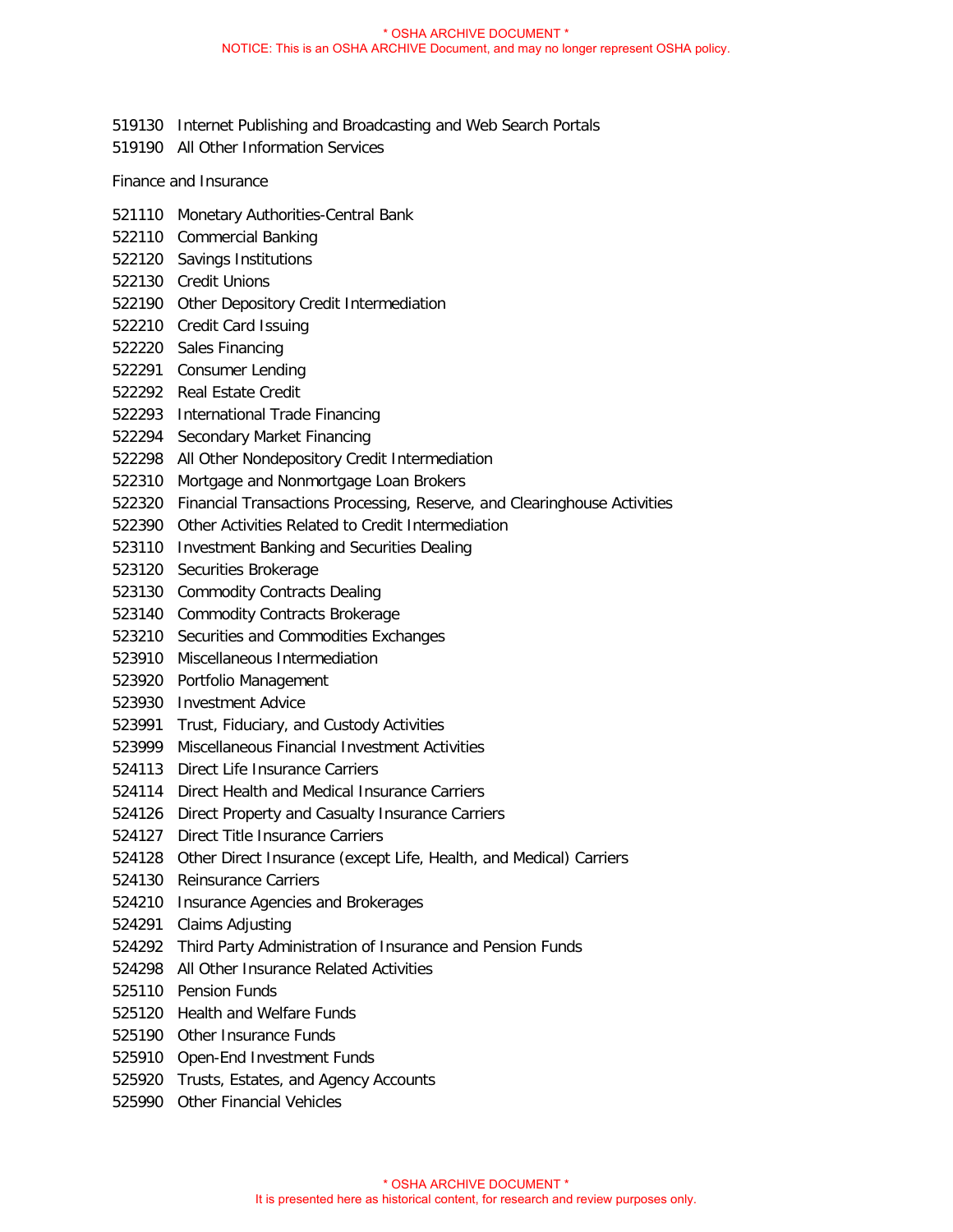Real Estate and Rental and Leasing

- 531120 Lessors of Nonresidential Buildings (except Miniwarehouses)
- 531210 Offices of Real Estate Agents and Brokers
- 531320 Offices of Real Estate Appraisers
- 531390 Other Activities Related to Real Estate
- 532111 Passenger Car Rental
- 532112 Passenger Car Leasing
- 532120 Truck, Utility Trailer, and RV (Recreational Vehicle) Rental and Leasing
- 532220 Formal Wear and Costume Rental
- 532490 Other Commercial and Industrial Machinery and Equipment Rental and Leasing
- 533110 Lessors of Nonfinancial Intangible Assets (except Copyrighted Works)

Professional, Scientific and Technical Services

- 541110 Offices of Lawyers
- 541120 Offices of Notaries
- 541191 Title Abstract and Settlement Offices
- 541199 All Other Legal Services
- 541211 Offices of Certified Public Accountants
- 541213 Tax Preparation Services
- 541214 Payroll Services
- 541219 Other Accounting Services
- 541310 Architectural Services
- 541320 Landscape Architectural Services
- 541330 Engineering Services
- 541340 Drafting Services
- 541350 Building Inspection Services
- 541360 Geophysical Surveying and Mapping Services
- 541370 Surveying and Mapping (except Geophysical) Services
- 541380 Testing Laboratories
- 541410 Interior Design Services
- 541420 Industrial Design Services
- 541430 Graphic Design Services
- 541490 Other Specialized Design Services
- 541511 Custom Computer Programming Services
- 541512 Computer Systems Design Services
- 541513 Computer Facilities Management Services
- 541519 Other Computer Related Services
- 541611 Administrative Management and General Management Consulting Services
- 541612 Human Resources Consulting Services
- 541613 Marketing Consulting Services
- 541614 Process, Physical Distribution, and Logistics Consulting Services
- 541618 Other Management Consulting Services
- 541620 Environmental Consulting Services
- 541690 Other Scientific and Technical Consulting Services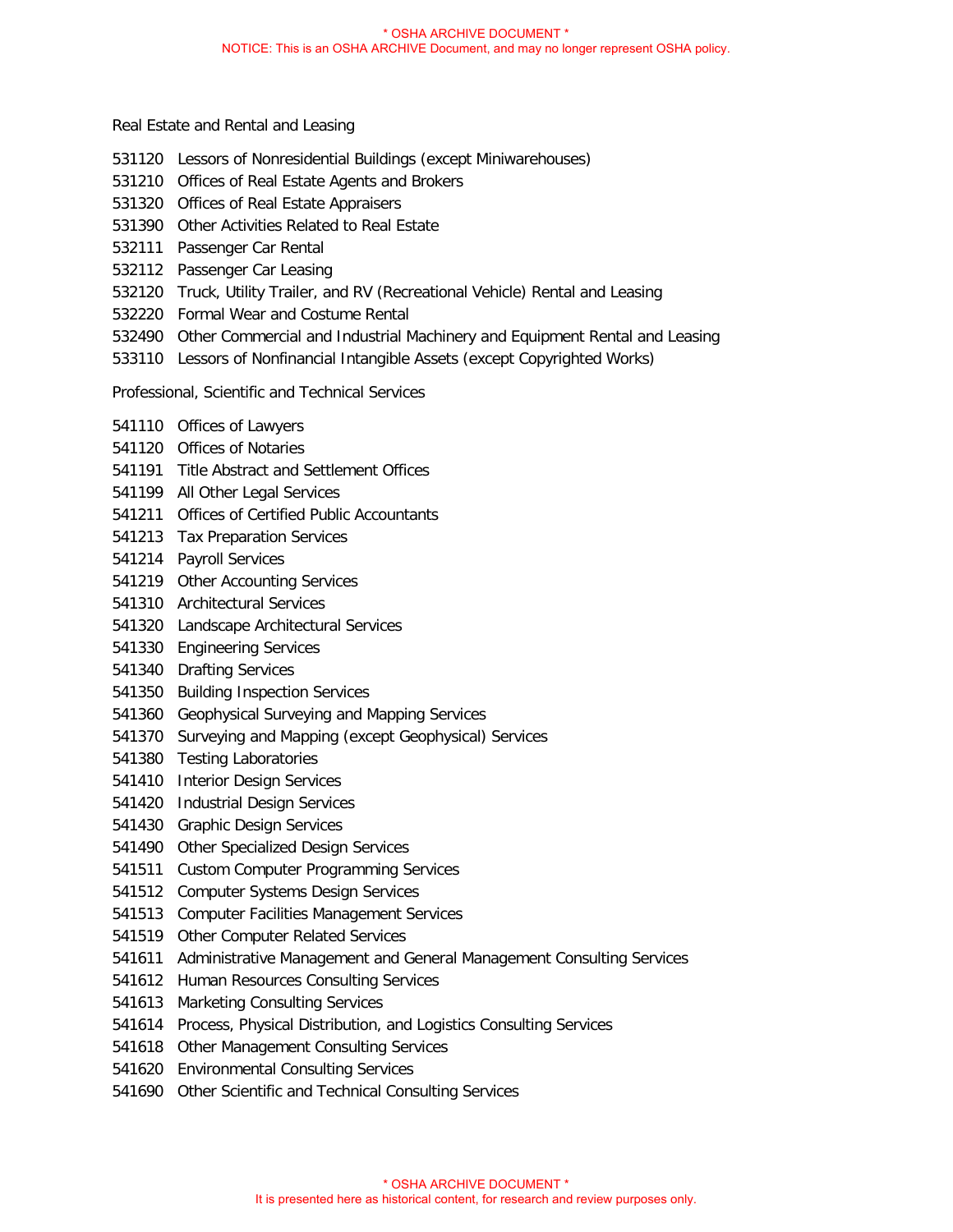541711 Research and Development in Biotechnology

541712 Research and Development in the Physical, Engineering, and Life Sciences (except Biotechnology)

- 541720 Research and Development in the Social Sciences and Humanities
- 541810 Advertising Agencies
- 541820 Public Relations Agencies
- 541830 Media Buying Agencies
- 541840 Media Representatives
- 541850 Display Advertising
- 541860 Direct Mail Advertising
- 541870 Advertising Material Distribution Services
- 541890 Other Services Related to Advertising
- 541910 Marketing Research and Public Opinion Polling
- 541921 Photography Studios, Portrait
- 541922 Commercial Photography
- 541930 Translation and Interpretation Services
- 541940 Veterinary Services
- 541990 All Other Professional, Scientific, and Technical Services

Management of Companies and Enterprises

- 551111 Offices of Bank Holding Companies
- 551112 Offices of Other Holding Companies
- 551114 Corporate, Subsidiary, and Regional Managing Offices

Administration and Support and Waste Management and Remediation Services

- 561110 Office Administrative Services
- 561311 Employment Placement Agencies
- 561312 Executive Search Services
- 561320 Temporary Help Services
- 561330 Professional Employer Organizations
- 561410 Document Preparation Services
- 561421 Telephone Answering Services
- 561422 Telemarketing Bureaus and Other Contact Centers
- 561431 Private Mail Centers
- 561439 Other Business Service Centers (including Copy Shops)
- 561440 Collection Agencies
- 561450 Credit Bureaus
- 561491 Repossession Services
- 561492 Court Reporting and Stenotype Services
- 561499 All Other Business Support Services
- 561510 Travel Agencies
- 561520 Tour Operators
- 561591 Convention and Visitors Bureaus
- 561599 All Other Travel Arrangement and Reservation Services
- 561612 Security Guards and Patrol Services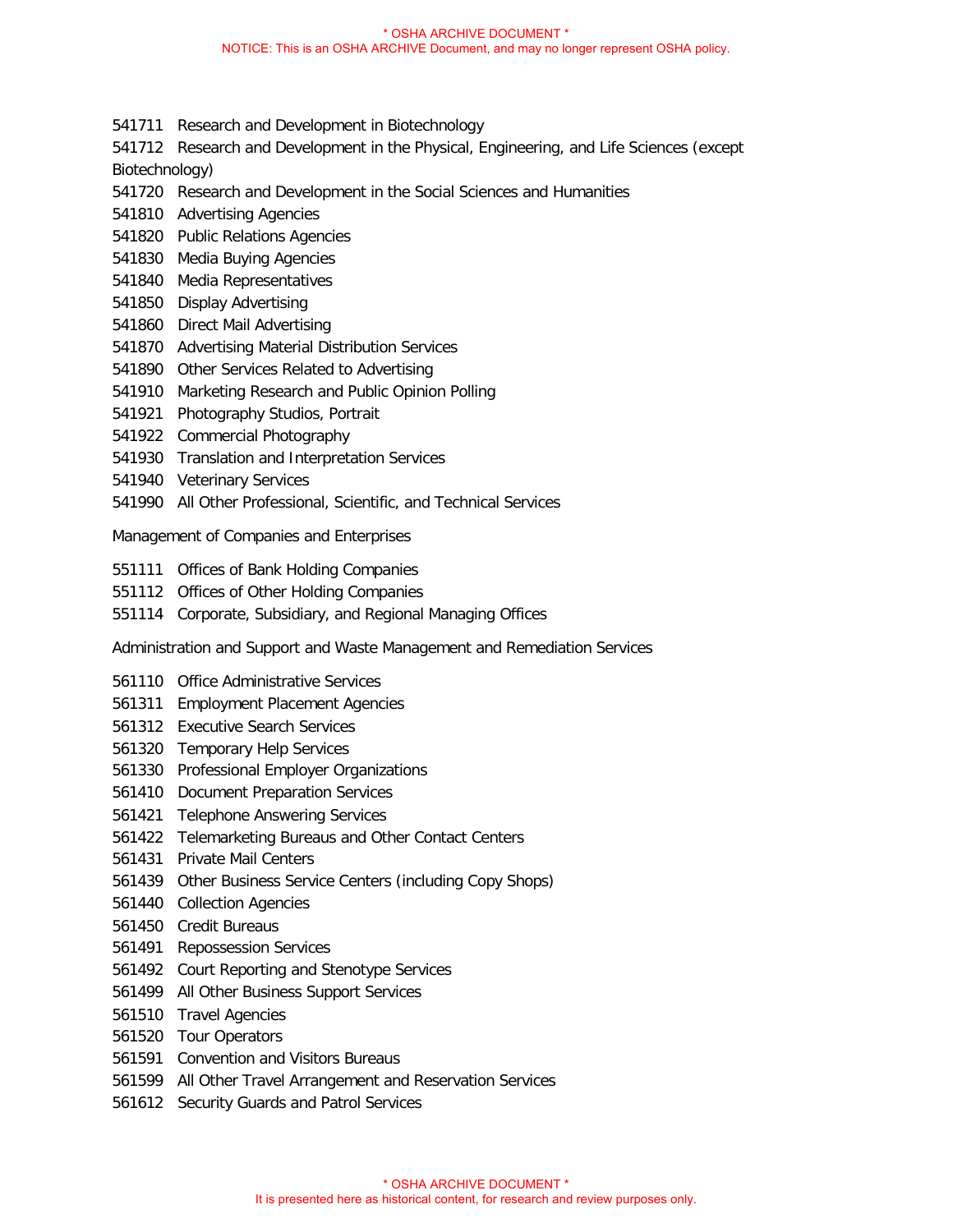- 561621 Security Systems Services (except Locksmiths)
- 561622 Locksmiths
- 561910 Packaging and Labeling Services
- 561920 Convention and Trade Show Organizers
- 561990 All Other Support Services
- 562211 Hazardous Waste Treatment and Disposal
- 562213 Solid Waste Combustors and Incinerators

Educational Services

- 611110 Elementary and Secondary Schools
- 611210 Junior Colleges
- 611310 Colleges, Universities, and Professional Schools
- 611410 Business and Secretarial Schools
- 611420 Computer Training
- 611430 Professional and Management Development Training
- 611511 Cosmetology and Barber Schools
- 611512 Flight Training
- 611513 Apprenticeship Training
- 611519 Other Technical and Trade Schools
- 611610 Fine Arts Schools
- 611620 Sports and Recreation Instruction
- 611630 Language Schools
- 611691 Exam Preparation and Tutoring
- 611692 Automobile Driving Schools
- 611699 All Other Miscellaneous Schools and Instruction
- 611710 Educational Support Services

Health Care and Social assistance

- 621111 Offices of Physicians (except Mental Health Specialists)
- 621112 Offices of Physicians, Mental Health Specialists
- 621210 Offices of Dentists
- 621310 Offices of Chiropractors
- 621320 Offices of Optometrists
- 621330 Offices of Mental Health Practitioners (except Physicians)
- 621340 Offices of Physical, Occupational and Speech Therapists, and Audiologists
- 621391 Offices of Podiatrists
- 621399 Offices of All Other Miscellaneous Health Practitioners
- 621410 Family Planning Centers
- 621420 Outpatient Mental Health and Substance Abuse Centers
- 621491 HMO Medical Centers
- 621492 Kidney Dialysis Centers
- 621493 Freestanding Ambulatory Surgical and Emergency Centers
- 621498 All Other Outpatient Care Centers
- 621511 Medical Laboratories
- 621512 Diagnostic Imaging Centers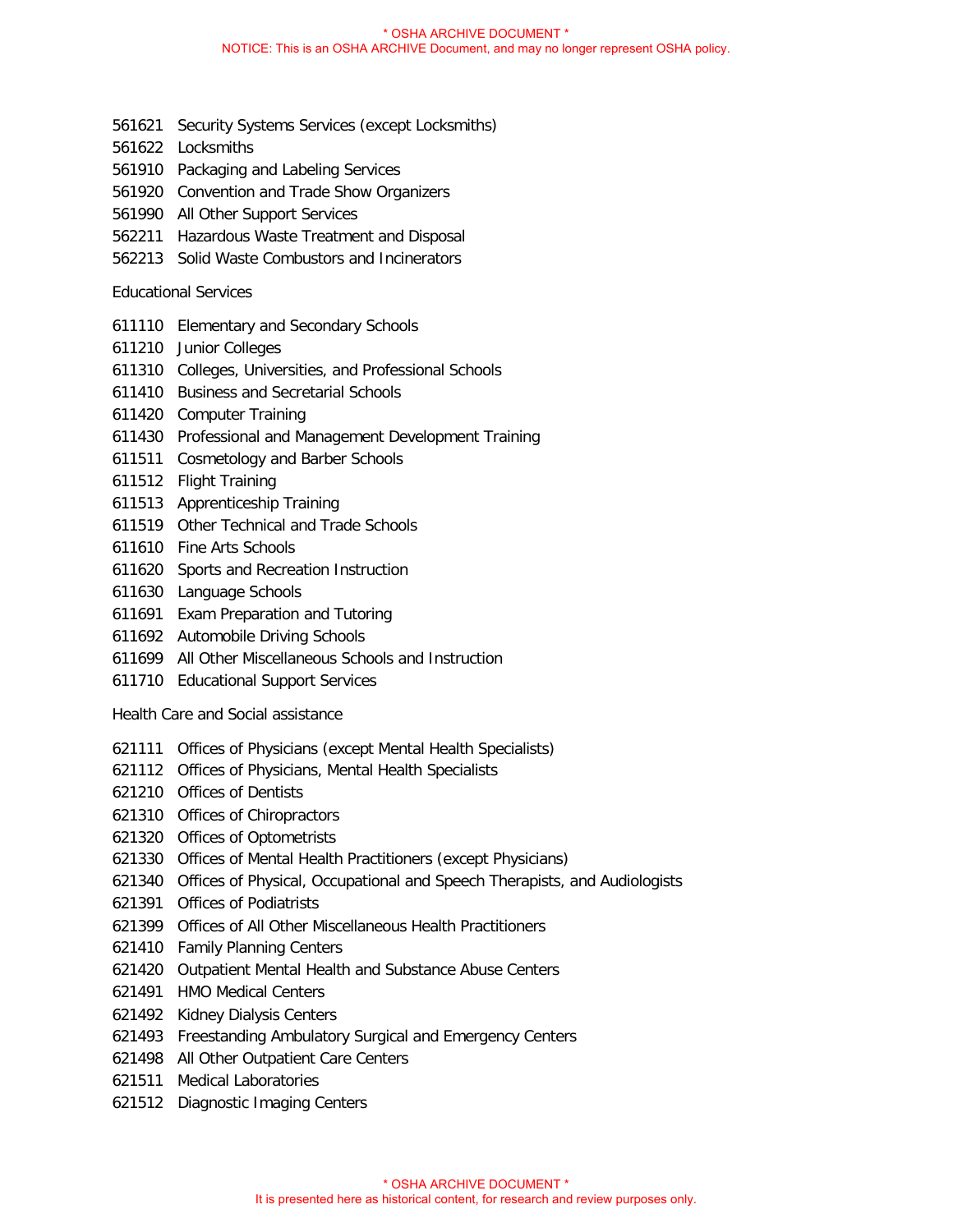- 624110 Child and Youth Services
- 624190 Other Individual and Family Services
- 624230 Emergency and Other Relief Services
- 624410 Child Day Care Services

Arts, Entertainment, and Recreation

- 711219 Other Spectator Sports
- 711310 Promoters of Performing Arts, Sports, and Similar Events with Facilities
- 711320 Promoters of Performing Arts, Sports, and Similar Events without Facilities
- 711410 Agents and Managers for Artists, Athletes, Entertainers, and Other Public Figures
- 711510 Independent Artists, Writers, and Performers
- 713120 Amusement Arcades
- 713940 Fitness and Recreational Sports Centers
- 713950 Bowling Centers
- 713990 All Other Amusement and Recreation Industries

# Accommodation and Food Services

- 721214 Recreational and Vacation Camps (except Campgrounds)
- 722110 Full-Service Restaurants
- 722211 Limited-Service Restaurants
- 722212 Cafeterias, Grill Buffets, and Buffets
- 722213 Snack and Nonalcoholic Beverage Bars
- 722410 Drinking Places (Alcoholic Beverages)

### Other Services

- 811111 General Automotive Repair
- 811112 Automotive Exhaust System Repair
- 811113 Automotive Transmission Repair
- 811118 Other Automotive Mechanical and Electrical Repair and
- 811121 Automotive Body, Paint, and Interior Repair and Maintenance
- 811122 Automotive Glass Replacement Shops
- 811191 Automotive Oil Change and Lubrication Shops
- 811192 Car Washes
- 811198 All Other Automotive Repair and Maintenance
- 811211 Consumer Electronics Repair and Maintenance
- 811212 Computer and Office Machine Repair and Maintenance
- 811213 Communication Equipment Repair and Maintenance
- 811219 Other Electronic and Precision Equipment Repair and Maintenance
- 811411 Home and Garden Equipment Repair and Maintenance
- 811412 Appliance Repair and Maintenance
- 811420 Reupholstery and Furniture Repair
- 811430 Footwear and Leather Goods Repair
- 811490 Other Personal and Household Goods Repair and Maintenance
- 812111 Barber Shops
- 812112 Beauty Salons